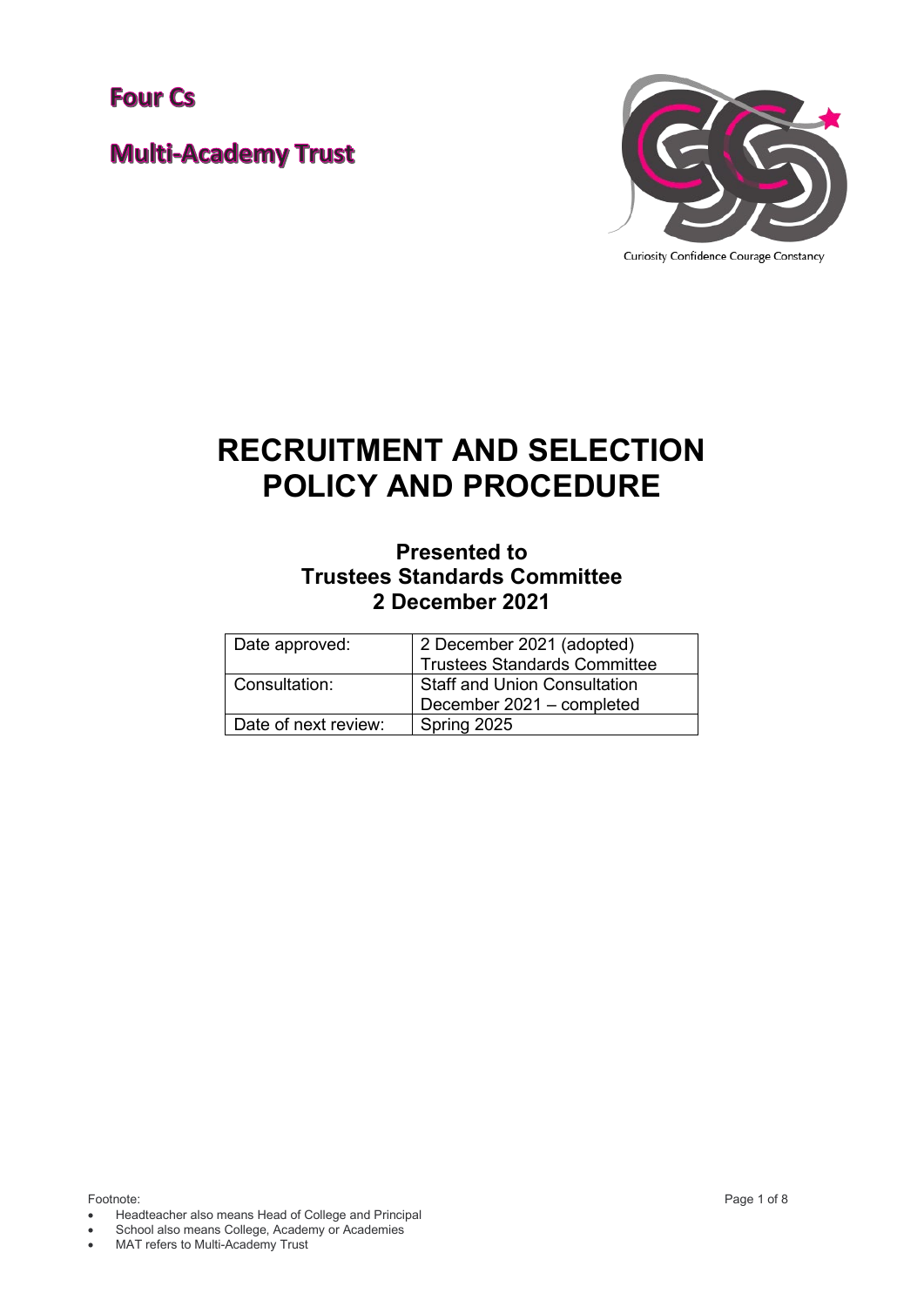#### **1. INTRODUCTION**

- 1.1. The Trust is committed to safeguarding and promoting the welfare of children and young people and requires all employees and volunteers to demonstrate this commitment in every aspect of their work.
- 1.2. The appointment of all employees will be made on merit and in accordance with the provisions of Employment Law, Keeping Children Safe in Education and the Trust's Equality and Diversity Policy.
- 1.3. We will ensure that people are treated solely on the basis of their abilities and potential, regardless of race, colour, nationality, ethnic origin, religious or political belief or affiliation, trade union membership, age, gender, gender reassignment, marital status, sexual orientation, disability, socio-economic background, or any other inappropriate distinction.
- 1.4. We will comply with the requirements of Keeping Children Safe in Education with regard to DBS and other pre-employment checks.
- 1.5. We will ensure compliance with the Data Protection regulations and the more stringent requirements contained within the General Data Protection Regulations (GDPR). The GDPR encompasses the core principles of the DPA and provides more onerous responsibility and accountability for fair and transparent processing. Please refer to the Trust's GDPR Policy and Privacy Notice for more information.

### **2. DELEGATION OF APPOINTMENTS AND CONSTITUTION OF APPOINTMENTS PANELS**

- 2.1. The Trust Board delegates the power to offer employment for all posts below the level of Deputy Head to the Headteacher of each school within the Trust. The Headteacher may not delegate the offer of employment to any other senior manager or Trustee.
- 2.2. The Headteacher is expected to involve at least one Governor in the appointment of all teaching staff.
- 2.3. Shortlisting panels will comprise a minimum of 2 people (normally 3). In accordance with the statutory requirement, every shortlisting panel will have at least one member who has undertaken Safer Recruitment Training. In addition, at least one member will have undertaken general recruitment or equalities training (it is recommended that those who shortlist carry out the interview for a consistent approach).

#### **3. ADVERTISING**

- 3.1. All vacant posts will be advertised to ensure equality of opportunity and encourage as wide a field of candidates as possible. This will normally mean placing an advertisement externally. However, where there is a reasonable expectation that there are sufficient, suitably qualified internal candidates, or employees are at risk of redundancy, vacancies may be advertised internally before an external advertisement. In these circumstances, the shortlisting panel may decide that certain parts of the recruitment process may be omitted but all candidates will be subject to a formal interview, the satisfactory reference requirements and any other necessary checks.
- 3.2. The advert will include the level of DBS check required depending on the role being recruited for and whether the role with involve regulated activity.

<sup>•</sup> Headteacher also means Head of College and Principal

<sup>•</sup> MAT refers to Multi-Academy Trust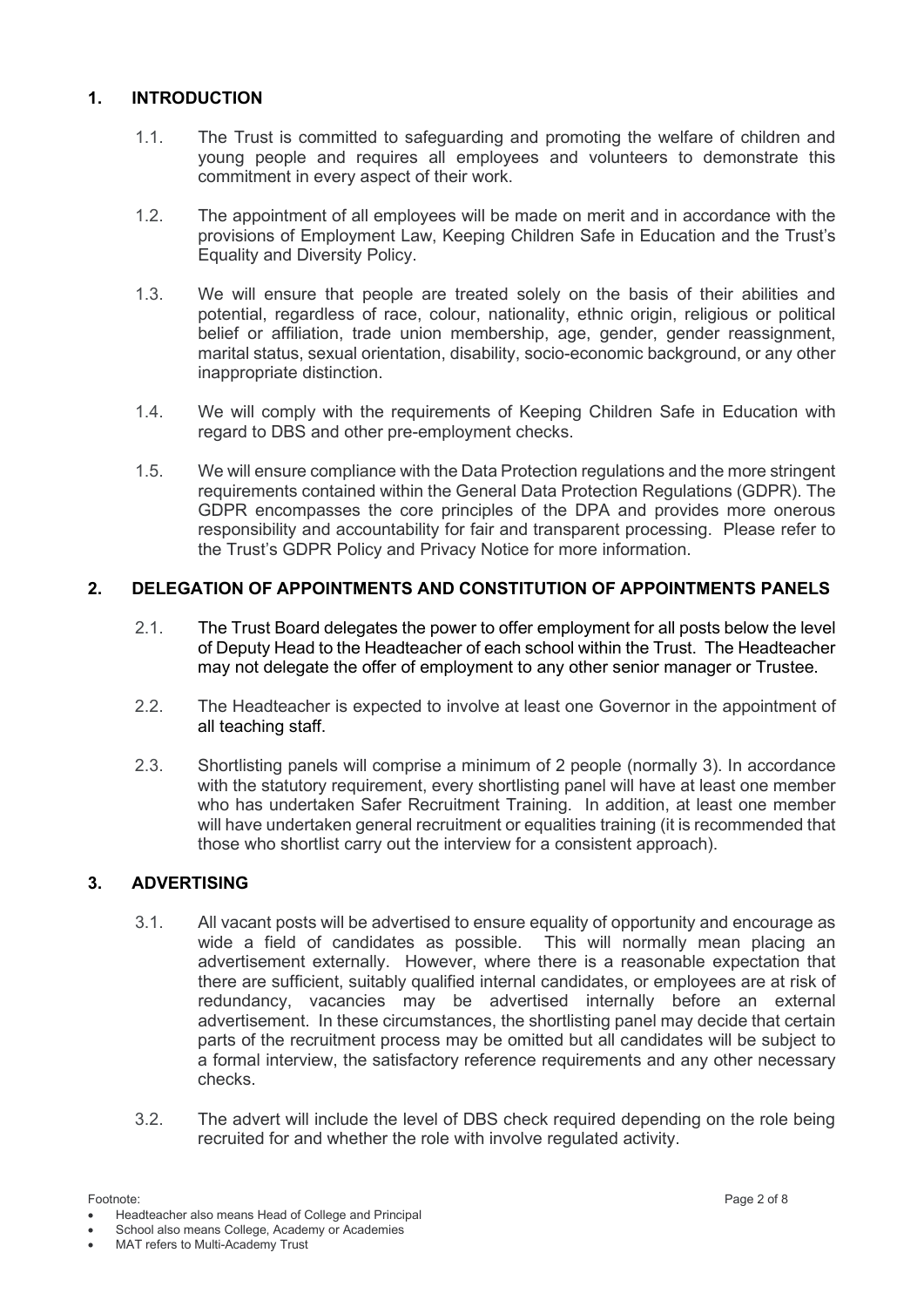- 3.3. Whether the post is exempt from the Rehabilitation of Offenders Act 1974 and the amendments to the Exceptions Order 1975, 2013 and 2020. Which means certain spent convictions and cautions are 'protected', so they do not need to be disclosed to employers. If they are disclosed, they will not be taken into account.
- 3.4. All adverts state the requirement for a certificate of good conduct where applicable, in addition, for teaching posts, a letter of professional standing from the professional regulating authority in the country in which the applicant has worked.
- 3.5. Within the advert the applicant will be provided with the school's policy and practice in relation to safeguarding and promoting the welfare of children.

### **4. INFORMATION FOR APPLICANTS**

- 4.1. All applicants for all vacant posts will be provided with:
	- − A job description outlining the duties of the post and an indication of where the post fits into the organisational structure of the school
	- A person specification may also be provided. This will also include a statement on behalf of the Trust of their commitment to safeguarding and promoting the welfare of children and young people
	- An application form (CVs will not be accepted)
	- − An information pack containing:
		- A description of the school relevant to the vacant post
		- Reference to the school's Equality and Diversity Policy
		- − Reference to the Child Protection/Safeguarding Policy
		- DBS and other pre-employment checks required
		- − A statement that canvassing any employee, or member of the Governing Body/Trust , directly or indirectly, is prohibited and will be considered a disqualification
		- The closing date for the receipt of applications
		- An outline of the terms of employment including salary
		- Reference to the Trust's Recruitment and Selection Policy

#### **5. SHORT LISTING AND REFERENCE REQUESTS**

5.1. The shortlisting panel will use an agreed shortlisting form. The criteria for selection will be consistently applied to all applicants based on the essential and desirable criteria for the post. The shortlisting panel will agree the candidates to be called for interview.

• Headteacher also means Head of College and Principal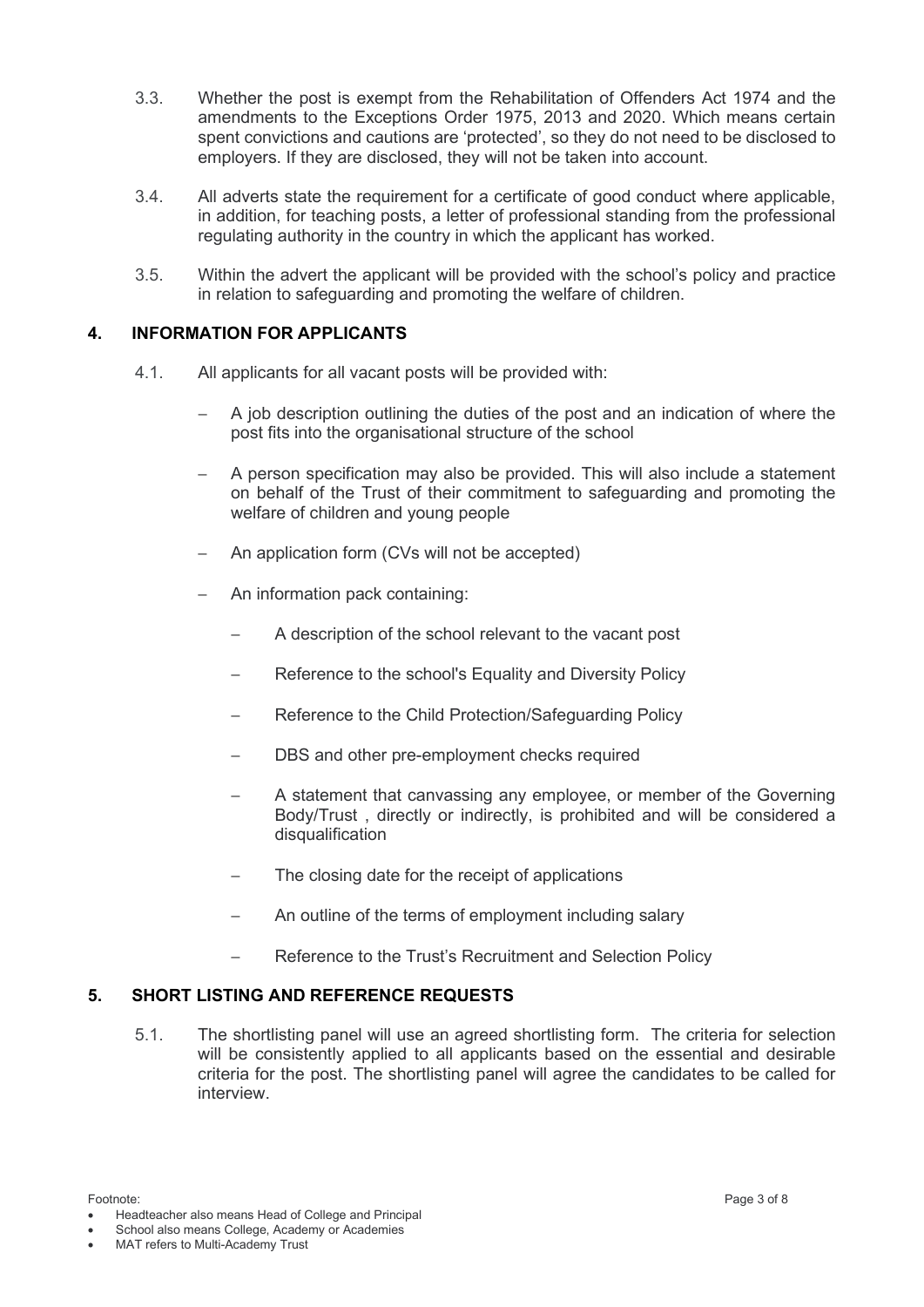- 5.2. The shortlisting panel will take up at least 2 references on each short listed candidate. If a candidate for a post working with children is not currently working with children, a reference will be sought from the most recent employment working with children to confirm details of their employment and their reasons for leaving. One reference will be from the applicant's current employer. Reference requests will ask the referee to confirm:
	- The referee's relationship with the candidate
	- Details of the applicant's current post and salary
	- − Performance history
	- − All formal time-limited capability warnings which have not passed the expiration date
	- − All formal time-limited disciplinary warnings where not relating to safeguarding concerns which have not passed the expiration date
	- All disciplinary action where the penalty is "time expired" and relate to safeguarding concerns
	- Details of any substantiated allegations or concerns relating to the safety and welfare of children
	- Whether the referee has any reservations as to the candidate's suitability to work with children. If so, the school will ask for specific details of the concerns and the reasons why the referee believes the candidate may be unsuitable to work with children
- 5.3. References are the "property" of the shortlisting panel and strict confidentiality will be observed. Employer testimonials or 'bearer references' ie those provided by the candidate and/or marked 'to whom it may concern' will not be accepted. References must be in writing and be specific to the job for which the candidate has applied. The shortlisting panel will not accept references from relatives or people writing solely in the capacity as a friend of the candidate. References will be verified, and any discrepancies will be discussed with the candidate at interview. Electronic references will be checked to ensure they originate from a legitimate source.
- 5.4. References will be checked against information on the application; any discrepancy/issue of concern noted to take up with applicant at interview. The school will contact referees to clarify where information is vague or insufficient information is provided]
- 5.5. On receipt, equality monitoring information will be separated from applications.
- 5.6. If the field of applicants is felt to be weak the post may be re-advertised.
- 5.7. All shortlisted candidates will be required to complete a self-declaration of their criminal record or information that would make them unsuitable to work with children. For example:
	- − if they have a criminal history
	- whether they are included on the barred list

<sup>•</sup> Headteacher also means Head of College and Principal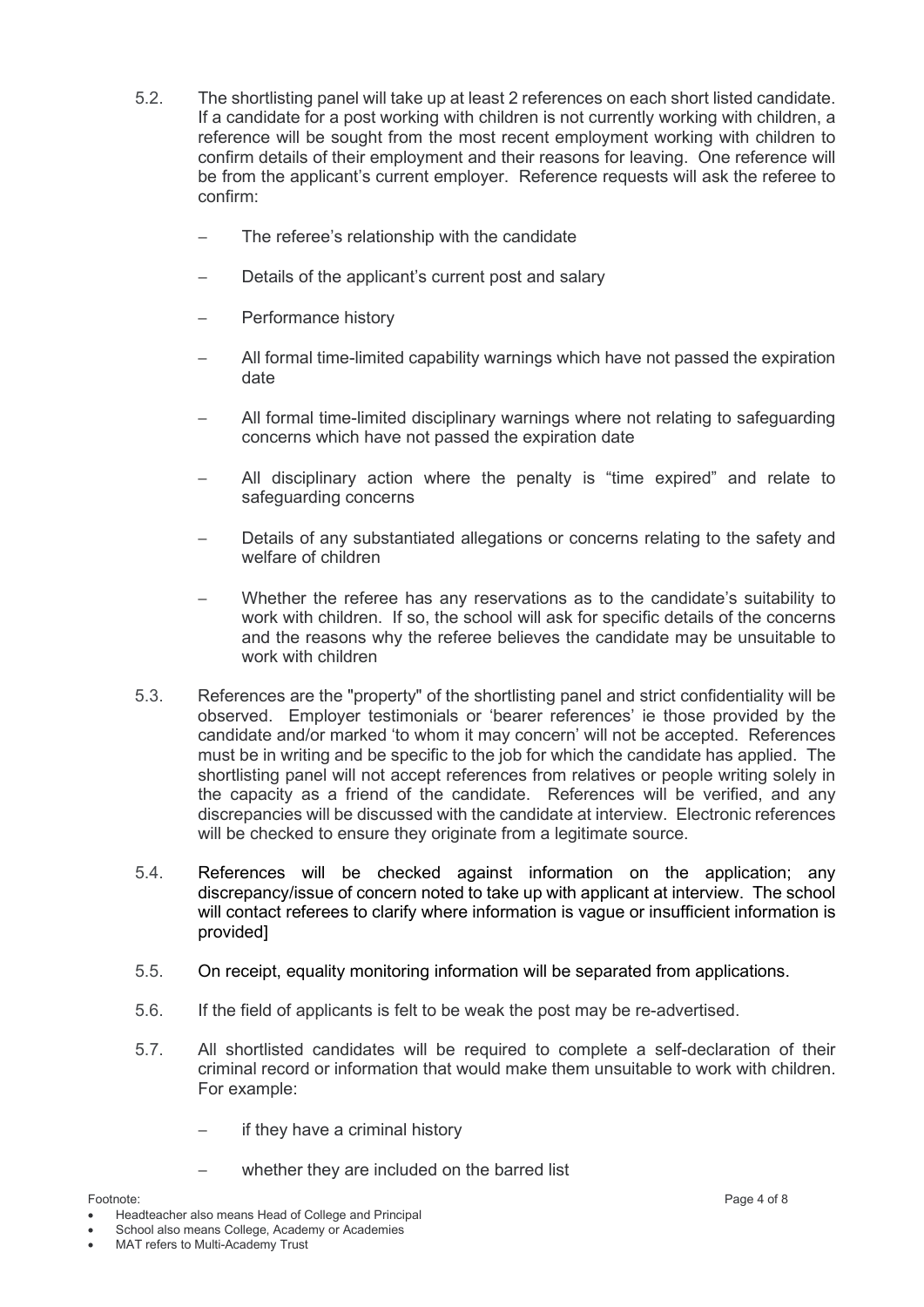- whether they are prohibited from teaching
- whether they are prohibited from taking part in the management of an independent school
- information about any criminal offences committed in any country in line with the law as applicable in England and Wales, not the law in their country of origin or where they were convicted
- if they are known to the Police and children's social care
- have they been disqualified from providing childcare (Childcare Disqualification Regulations 2018)
- any relevant overseas information
- 5.8. Applicants will be asked to sign a declaration confirming the information they have provided is true. Where there is an electronic signature, the shortlisted candidate will be asked to physically sign a hard copy of the application at the point of interview.

#### **6. INTERVIEWS**

- 6.1. The format, style and duration of the interviews are matters for the Headteacher to decide in consultation with any Governors involved in the process but the following will be adhered to:
	- 6.1.1 Briefing:

All candidates will be given relevant information about the school to enable the candidate to make further enquiries about the suitability of the advertised job.

6.1.2 The formal interview:

Before the interviews the selection panel will agree on the interview format including any other assessment methods. The questions asked will be aimed at obtaining evidence of how each candidate meets the requirement of the job description and the person specification and each candidate will be assessed against all of the criteria for the post. The same areas of questioning will be covered for each applicant and no questions which would discriminate directly or indirectly on protected characteristics under the Equality Act 2010 will be asked.

The selection process for every post, will include exploration of the candidate's understanding of child safeguarding issues. Questions will include:

- Finding out what attracted the candidate to the post being applied for and their motivation for working with children
- Exploring their skills and asking for examples of experience of working with children which are relevant to the role
- Probing any gaps in employment or where the candidate has changed employment or location frequently, asking for the reasons for this

• Headteacher also means Head of College and Principal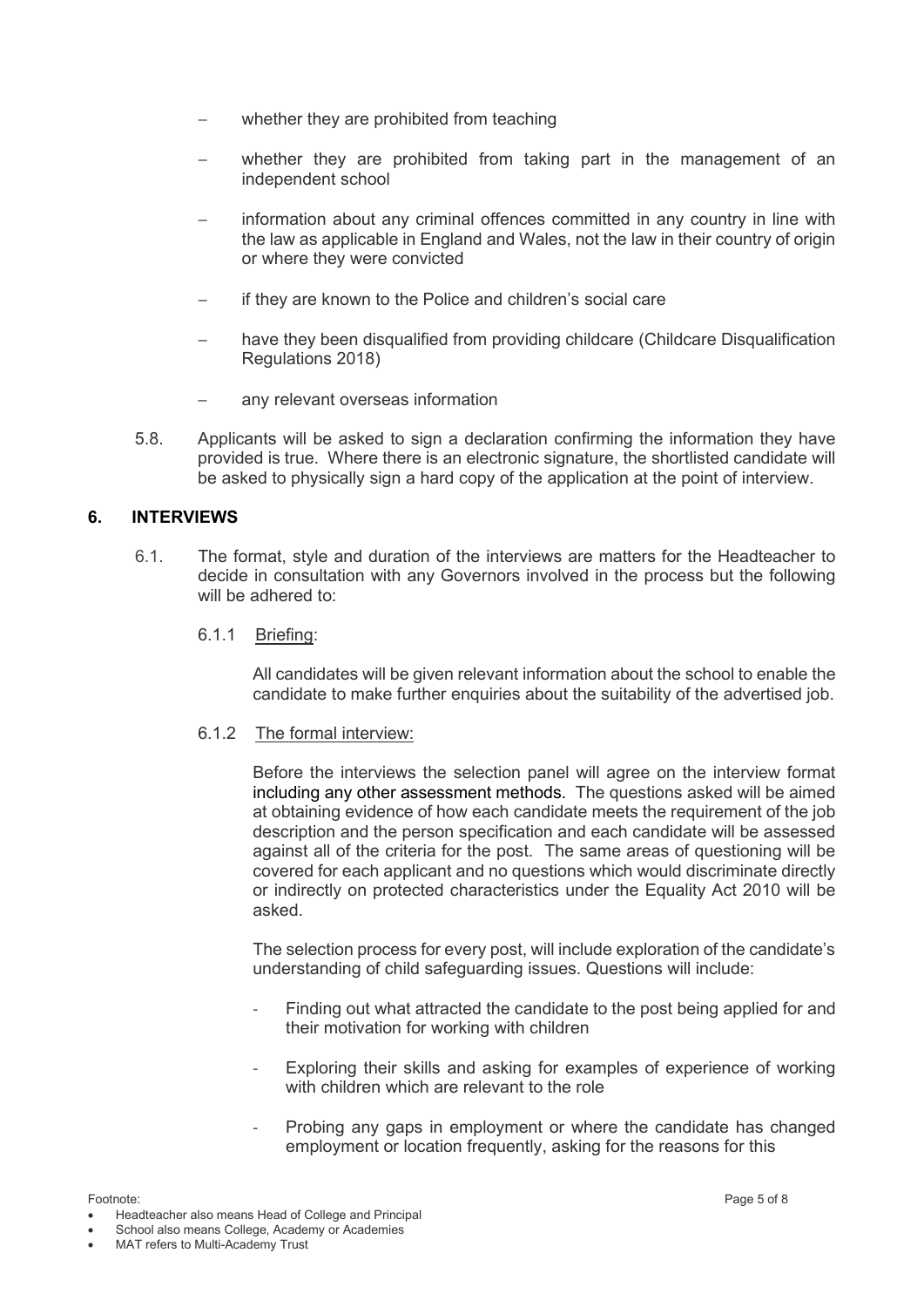The interview will also explore potential areas of concern to determine the applicant's suitability to work with children. Areas that may be concerning and lead to further probing include:

- Implication that adults and children are equal
- Lack of recognition and/or understanding of the vulnerability of children
- ‐ Inappropriate idealisation of children
- ‐ Inadequate understanding of appropriate boundaries between adults and children
- Indicators of negative safeguarding behaviours

Any information about past disciplinary action or allegations will be considered in the circumstances of the individual case.

The interview will also include a discussion of any convictions, cautions or pending prosecutions, other than those protected, that the candidate has declared and are relevant to the prospective employment.

The recruitment documentation will be retained for 6 months from the date of interview. Applicants have the right to request access to notes written about them during the recruitment process. After 6 months all information about unsuccessful candidates will be securely destroyed.

#### **7. OFFER OF EMPLOYMENT BY THE SELECTION PANEL**

- 7.1. The offer of employment by the selection panel and acceptance by the candidate is binding on both parties subject to:
	- − Verification of identify (including Birth Certificate)
	- − Verification of right to work in the UK
	- Proof of relevant qualifications
	- − Satisfactory DBS Enhanced Disclosure
	- − A Certificate of Good Conduct (if applicable) which may include EEA sanctions and restrictions
	- − Barred list check
	- Teacher prohibition (if applicable)
	- Section 128 check (if applicable)
	- Pre-employment medical screening
	- Satisfactory references

• Headteacher also means Head of College and Principal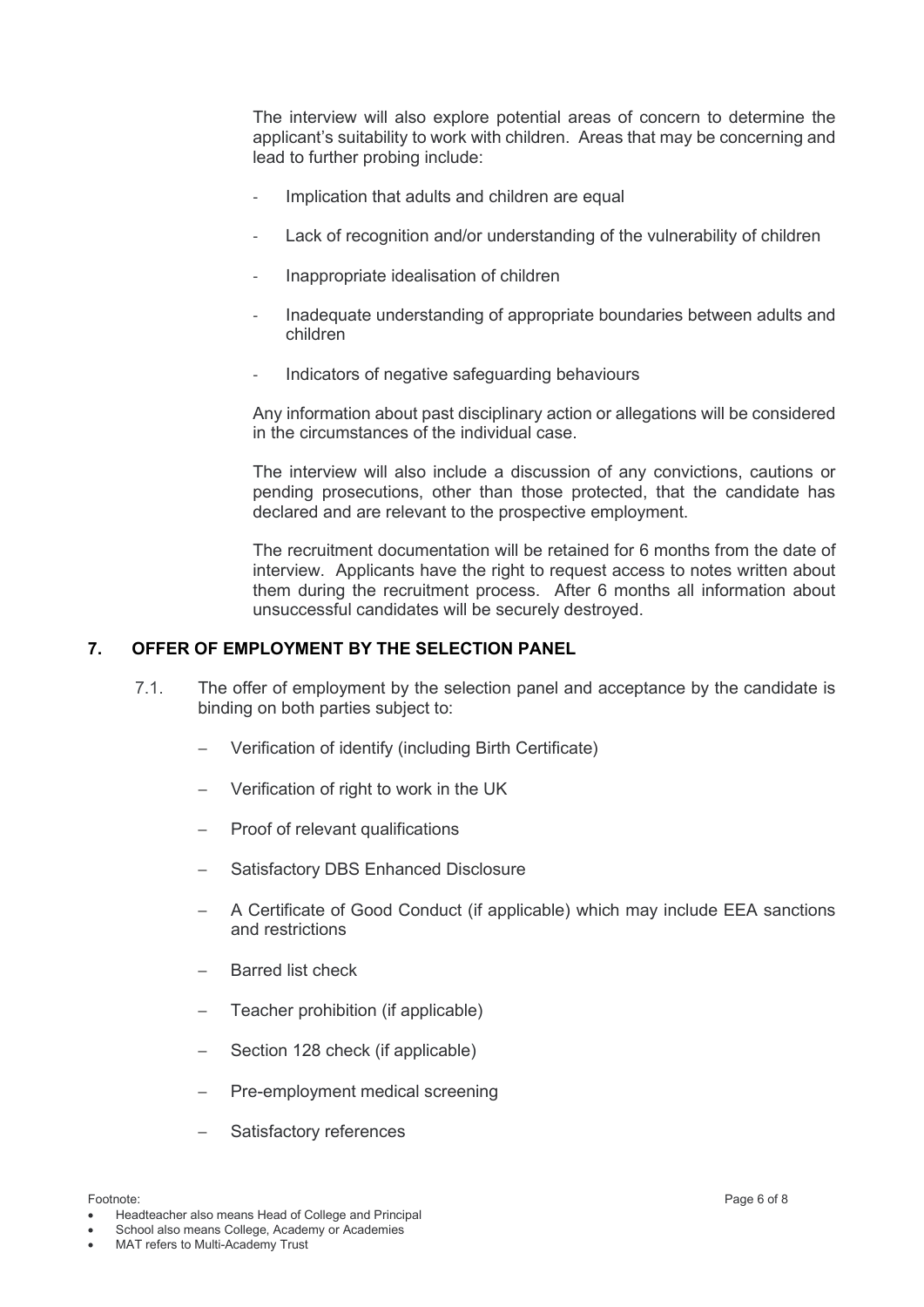- Disqualification under the Childcare Disqualification Act 2006, as amended
- The successful candidate will be informed, normally by offer letter, that the appointment is subject to satisfactory completion of these checks

#### **8. PERSONNEL FILE AND SINGLE CENTRAL RECORD**

- 8.1. Recruitment and selection information for the successful candidate will be retained securely and confidentially for the duration of their employment with the school including:
	- − Application form signed by the applicant
	- Interview notes including explanation of any gaps in the employment history
	- − References minimum of 2
	- − Proof of identity (including Birth certificate)
	- Proof of right to work in the UK
	- Proof of relevant qualifications
	- − Certificate of Good Conduct (where applicable) which may include for teaching positions, a letter of professional standing from the professional regulating authority in the country (or countries) in which the applicant has worked
	- Evidence of medical clearance from the Occupational Health service
	- Evidence of DBS clearance and barred list check
	- Teacher prohibition checks (where applicable)
	- Evidence of a Section 128 direction (where applicable)
	- Offer of employment letter and signed contract of employment
	- − Disqualification under the Childcare Disqualification Act 2006, as amended (where applicable)
- 8.2. Retention of personal information for the successful candidate following the end of their employment will be in accordance with the Trust's Data Retention Policy, which is compliant with relevant Data Protection Act. When retained documents have reached their data retention limit, they will be securely destroyed.
- 8.3. The Trust will destroy information obtained by a vetting exercise as soon as possible or within 6 months. A record of the result of the vetting or verification of the successful candidate will be retained on the employees file and the Single Central Record.
- 8.4. The Trust will normally collect personal information from you only where we have your consent to do so, where we need the personal information to perform a contract with/involving you, or where the processing is in our legitimate interests and not overridden by your data protection interests or fundamental rights and freedoms. In some cases, we may also have a legal obligation to collect personal information from you or may otherwise need the personal information to protect your vital interests or

<sup>•</sup> Headteacher also means Head of College and Principal